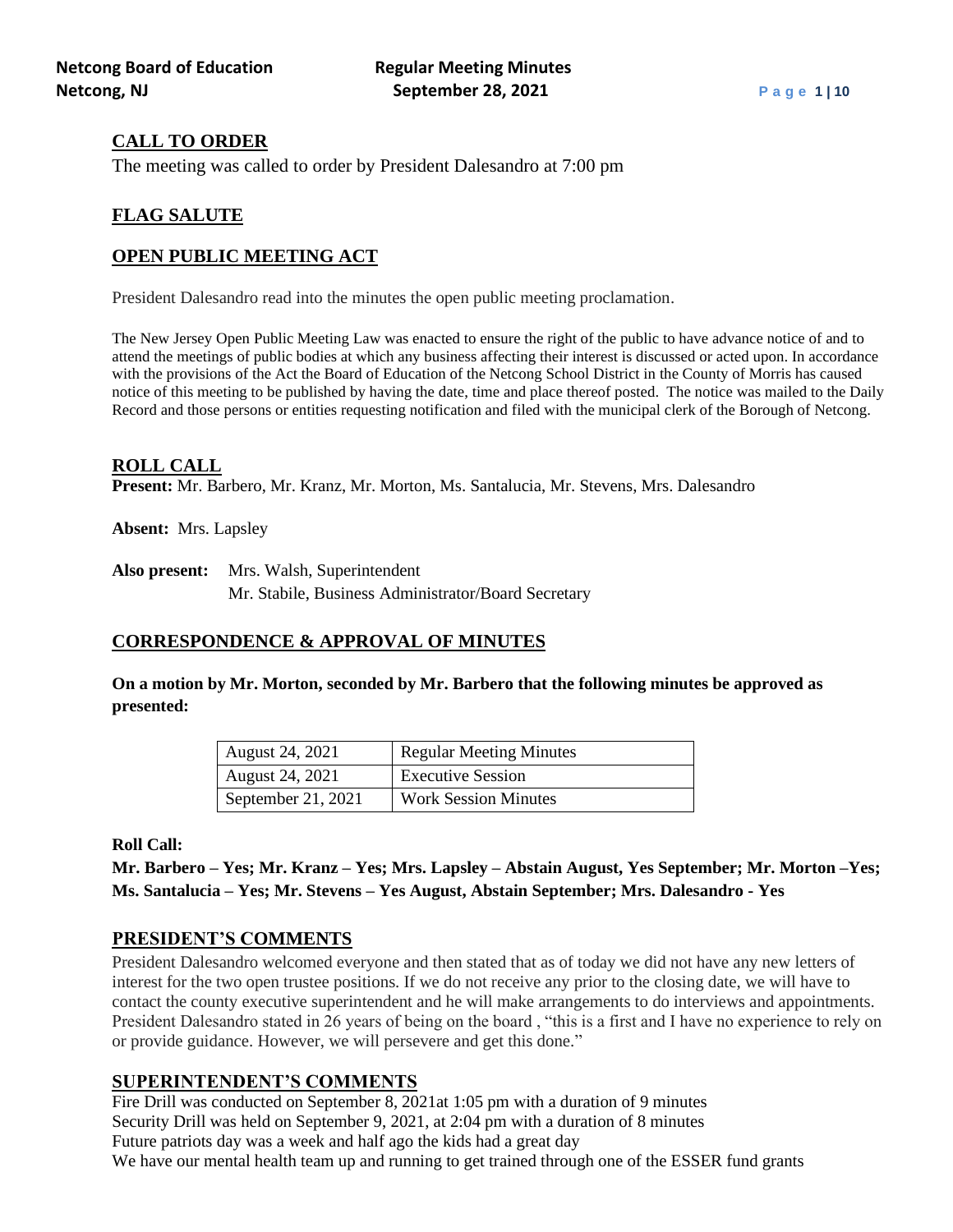# **SUPERINTENDENT'S COMMENTS (cont'd)**

Borough has requested to use the gymnasium for their reorganization meeting in January because they have a number of promotions that are taking place so they submitted the request to use the facility today I just let Mr. Blakeslee know that if they were going to use the facility if the mask mandate is still in place than anyone attending the reorg would have to be masked and he's aware of that

I will be attending women in leadership professional development Thursday Friday this week I'm looking forward to that

We have three upcoming parent academies first one is on the 29th of September's with our ESL families they're doing a separate back to school night for them. We had a second Academy coming up in October that's with Keith Hawkins is for parents and then on November 11 Mr. Fiedorczyk will be doing a parent training for students and parent training for those who have kids in grades K to three on the standard space for report card process that we're rolling out and we're hoping to get more programs in the evenings.

Will be applying for a grant to the NEF for reimbursement for some Chromebooks however we also apply for reimbursement through the emergency connectivity fund so I first have to wait to see what funds we get from that and then if we don't get enough funds to cover then I will reach out to the NEF.

# **SCHOOL BUSINESS ADMINISTRATOR / BOARD SECRETARY COMMENTS**

Items on tonight's agenda

# **HEARING OF CITIZENS ON AGENDA ITEMS ONLY**

# **On a motion by Mr. Stevens, seconded by Mr. Morton open the hearing of citizens on agenda items only. Approved by voice vote. All in favor.**

*Public is invited to address the Board with any questions, comments or concerns. The Board requests that the individual address the Board, giving name and address, and asks that all remarks be directed to the Chair. The public portion shall be limited to thirty minutes with a five-minute time limit on each participant. The Board wishes to remind all attendees at its meeting that while it subscribed without reservation to the principle of keeping the public completely informed, by policy it cannot allow public discussion of personnel matters. If a matter concerning the staff of the Netcong Public School is of interest or concern, the matter would be referred to the Superintendent or the Board of Education, either by telephone or letter.*

### **No one wishing to be heard.**

**On a motion by Mr. Barbero, seconded by Mr. Morton to close the hearing of citizens on agenda items only. Approved by voice vote. All in favor.**

**OLD BUSINESS NONE**

# **COMMITTEE REPORTS**

# ➢ **Governance, Policy and Finance**

**On a motion by Mr. Stevens, seconded by Mr. Kranz that resolutions #1-19 be approved as presented:**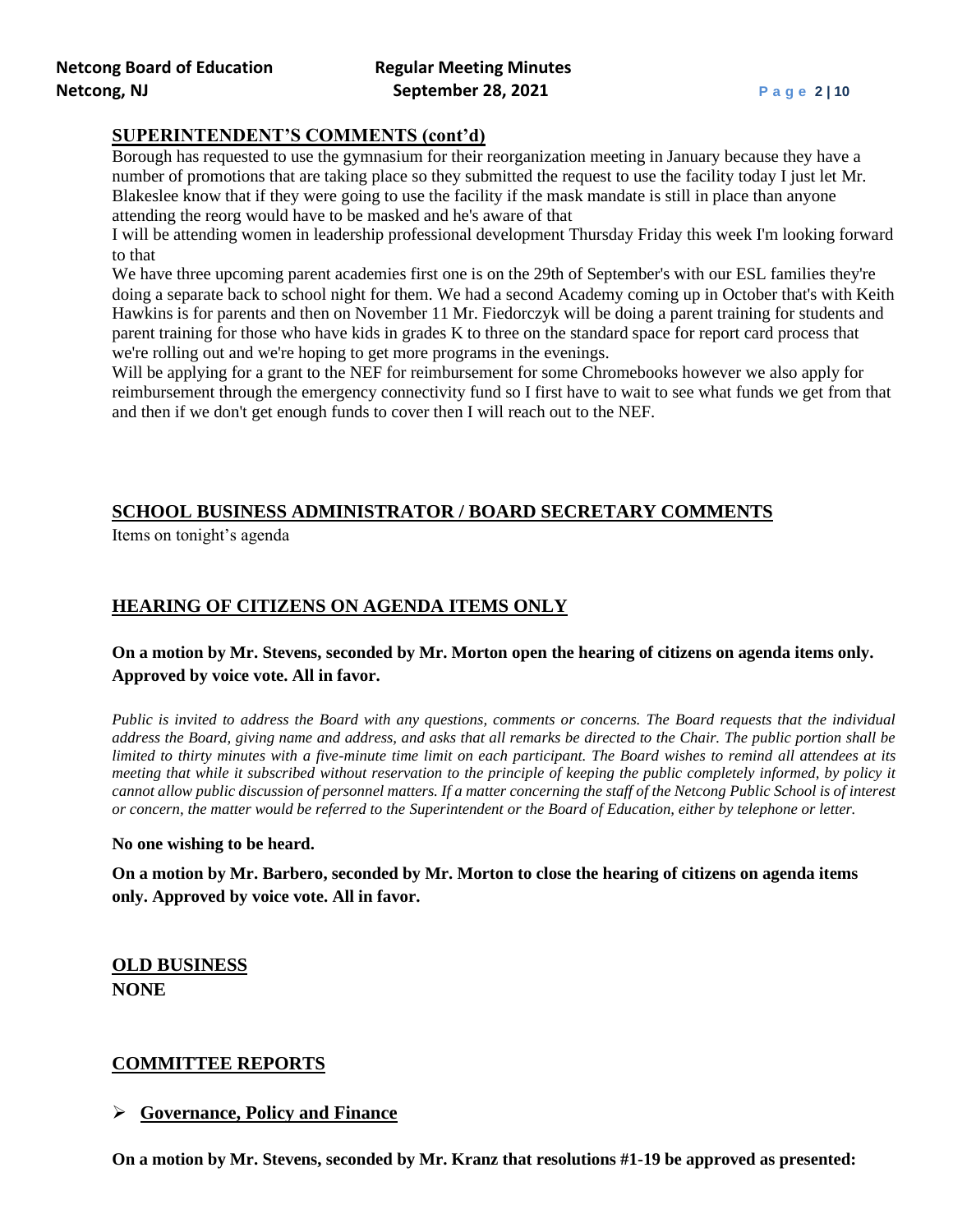- 1. Be it resolved that the Netcong Board of Education, upon the recommendation of the Superintendent, hereby approves the generous donation of backpacks and a variety of school supplies including pens, pencils, notebooks, folders, and binders from Netcong Recreation Commission.
- 2. Be it resolved that the Netcong Board of Education, upon the recommendation of the Superintendent, hereby approves the donation of 50 tubes of pencils, tote bags, notepads, mesh bags, card sleeves and notebooks to be shared by all staff from Kelly Pardo/Benjamin Moore Company.
- 3. Be it resolved that the Netcong Board of Education, upon recommendation of the Superintendent, hereby approves the agreement between LabQ and Netcong Elementary School to conduct Covid testing for staff twice a week and as needed for students at no cost to the district.
- 4. Be it resolved that the Netcong Board of Education, upon the recommendation of the Superintendent, hereby approves the 2021-2022 District Goals Action Plan.
- 5. Be it resolved that the Netcong Board of Education, upon the recommendation of the Superintendent hereby approves the Memorandum of Understanding between Netcong Elementary School and Netcong Law Enforcement for the 2021-2022 school year.
- 6. Be it resolved that the Netcong Board of Education, upon the recommendation of the Superintendent, hereby approves the August 30, 2021 payroll in the amount of \$33,236.74
- 7. Be it resolved that the Netcong Board of Education, upon the recommendation of the Superintendent, hereby approves the September 15, 2021, payroll in the amount of \$175,588.88.
- 8. Be it resolved that the Netcong Board of Education, upon the recommendation of the Superintendent, hereby approves the bills list from August 26, 2021 through September 28, 2021 in the amount of \$515,119.14

| #<br><b>Policy/Regulations</b> |         | <b>Title</b>                                                          | <b>Type</b> |
|--------------------------------|---------|-----------------------------------------------------------------------|-------------|
| a. Policy                      | 2422    | Comprehensive Health and Physical<br>Education (M)                    | Revised     |
| b. Policy                      | 2467    | Surrogate Parents and Resource Family<br>Parents (M)                  | Revised     |
| c. Policy                      | 5111    | Eligibility of Resident/Nonresident Students<br>(M)                   | Revised     |
| d. Policy                      | 5114    | Children Displaced by Domestic Violence                               | Abolished   |
| e. Policy                      | 5116    | <b>Education of Homeless Children</b>                                 | Revised     |
| f. Policy & Regulation         | 7432    | Eye Protection (M)                                                    | Revised     |
| g. Policy                      | 8420    | Emergency and Crisis Situations (M)                                   | Revised     |
| h. Policy                      | 8420.1  | Fire and Fire Drills (M)                                              | Revised     |
| <i>i</i> . Policy              | 8540    | School Nutrition Programs (M)                                         | Revised     |
| j. Policy                      | 8550    | Meal Charges/Outstanding Food Service Bill<br>(M)                     | Revised     |
| k. Policy                      | 8600    | <b>Student Transportation (M)</b>                                     | Revised     |
| l. Policy                      | 8810    | Religious Holidays                                                    | Abolished   |
| m. Policy                      | 6115.01 | Federal Awards/Funds Internal Controls -<br>Allowability of Costs (M) | <b>New</b>  |
| n. Policy                      | 6115.02 | Federal Awards/Funds Internal Controls -<br>Mandatory Disclosures (M) | <b>New</b>  |

9. Be it resolved that the Netcong Board of Education, upon the recommendation of the Superintendent, hereby approves the SECOND READING of the following Policies and/or Regulations: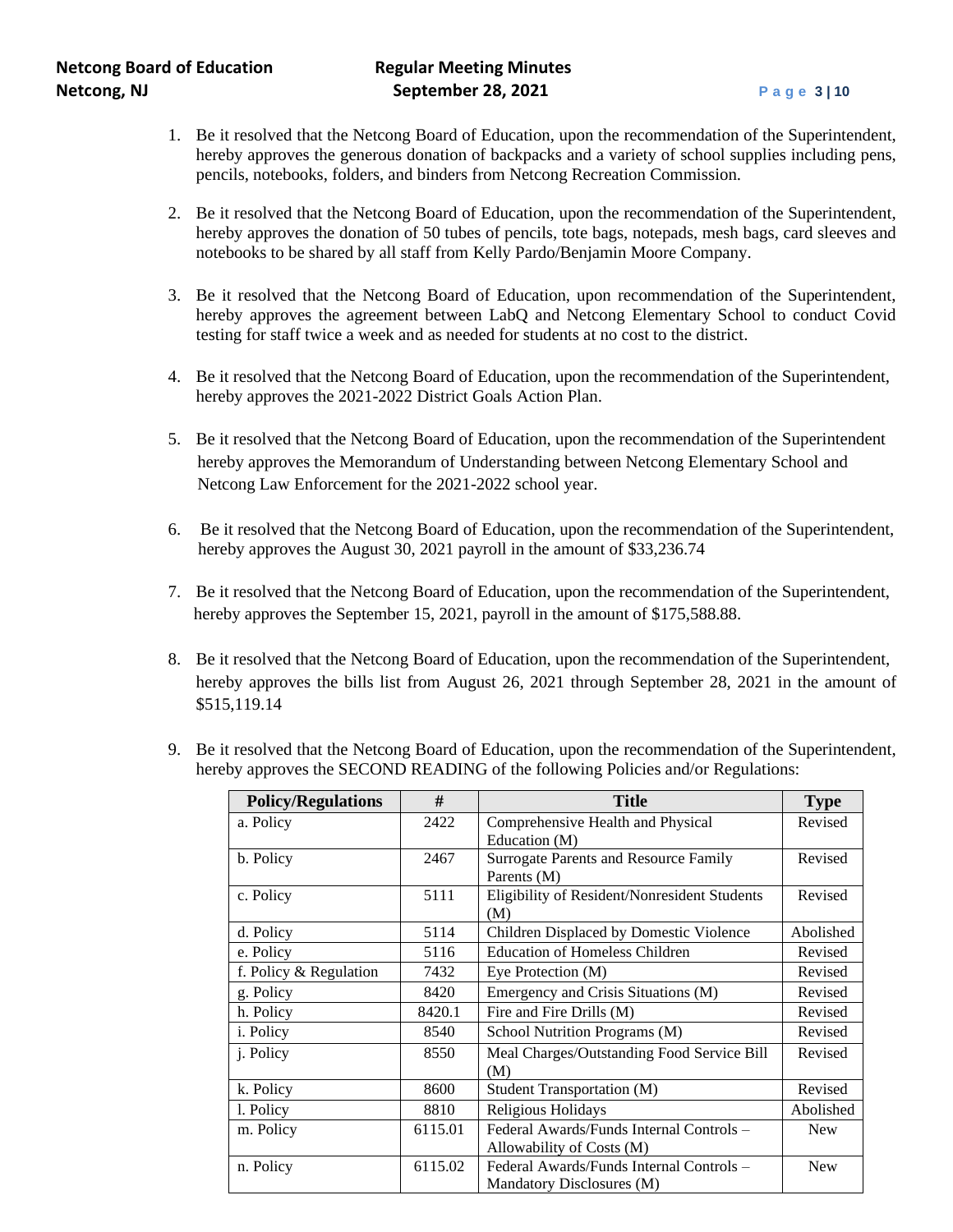# **Netcong Board of Education Regular Meeting Minutes**

| Netcong, NJ |           | September 28, 2021 |                                           | Page $4 10$ |
|-------------|-----------|--------------------|-------------------------------------------|-------------|
|             | o. Policy | 6115.03            | Federal Awards/Funds Internal Controls –  | <b>New</b>  |
|             |           |                    | Conflict of Interest (M)                  |             |
|             | p. Policy | 6311               | Contracts for Goods or Services Funded by | Revised     |
|             |           |                    | Federal Grants (M)                        |             |
|             | q. Policy | 1648               | Restart and Recovery Plan (M)             | Abolished   |
|             | r. Policy | 1648.02            | Remote Learning Options for Families (M)  | Abolished   |
|             | s. Policy | 1648.03            | Restart and Recovery Plan – Full-Time     | Abolished   |
|             |           |                    | Remote Instruction (M)                    |             |
|             | t. Policy | 1648.11            | The Road Forward COVID -19 - Health and   | <b>New</b>  |
|             |           |                    | Safety $(M)$                              |             |

10. Be it resolved that the Netcong Board of Education, upon the recommendation of the Superintendent, hereby approves the FIRST READING of the following Policies and/or Regulations:

| <b>Policy/Regulations</b> | Title                                            | <b>Type</b> |
|---------------------------|--------------------------------------------------|-------------|
| a. Policy                 | 1648.13 School Employee Vaccination Requirements | New         |

- 11. Be it resolved that the Netcong Board of Education, upon the recommendation of the Superintendent, hereby approves the 2021-2022 Tuition and Extraordinary Services Contract Agreement between the Netcong Board of Education and Celebrate the Children, Denville, NJ for Student #32721330 to be funded by FY22 IDEA Basic Grant 20-250-100-500 and the General Fund 11-000-100-566
- 12. Be it resolved that the Netcong Board of Education, upon the recommendation of the Superintendent, hereby approves the 2021-2022 Summer Tuition Contract Agreement between the Netcong Board of Education and Limitless ASD, Denville, NJ for Student #32721330 to be funded by the General Fund 11-000-100-566
- 13. Be it resolved that the Netcong Board of Education, upon the recommendation of the Superintendent, hereby approves the 2021-2022 Tuition Contract Agreement between the Netcong Board of Education and Calais School, Whippany, NJ for Student #32721404 to be funded by FY22 IDEA Basic Grant 20-250-100-500 and the General Fund 11-000-100-566
- 14. Be it resolved that the Netcong Board of Education, upon the recommendation of the Superintendent, hereby approves the 2021-2022 Tuition Contract Agreement between the Netcong Board of Education and Lake Drive School/Mountain Lakes Board of Education, Mountain Lakes, NJ for Student #33421720 to be funded by the General Fund 11-000-100-562
- 15. Be it resolved that the Netcong Board of Education, upon the recommendation of the Superintendent, hereby approves the 2021-2022 Tuition and Extended School Year Contract Agreement between the Netcong Board of Education and Stanhope Board of Education, Stanhope, NJ for Student #32921675 to be funded by the General Fund 11-000-100-562
- 16. Be it resolved that the Netcong Board of Education, upon the recommendation of the Superintendent, hereby approves the 2021-2022 Tuition Contract Agreement between the Netcong Board of Education and Stanhope Board of Education, Stanhope, NJ for Student #33221487 to be funded by the General Fund 11-000-100-562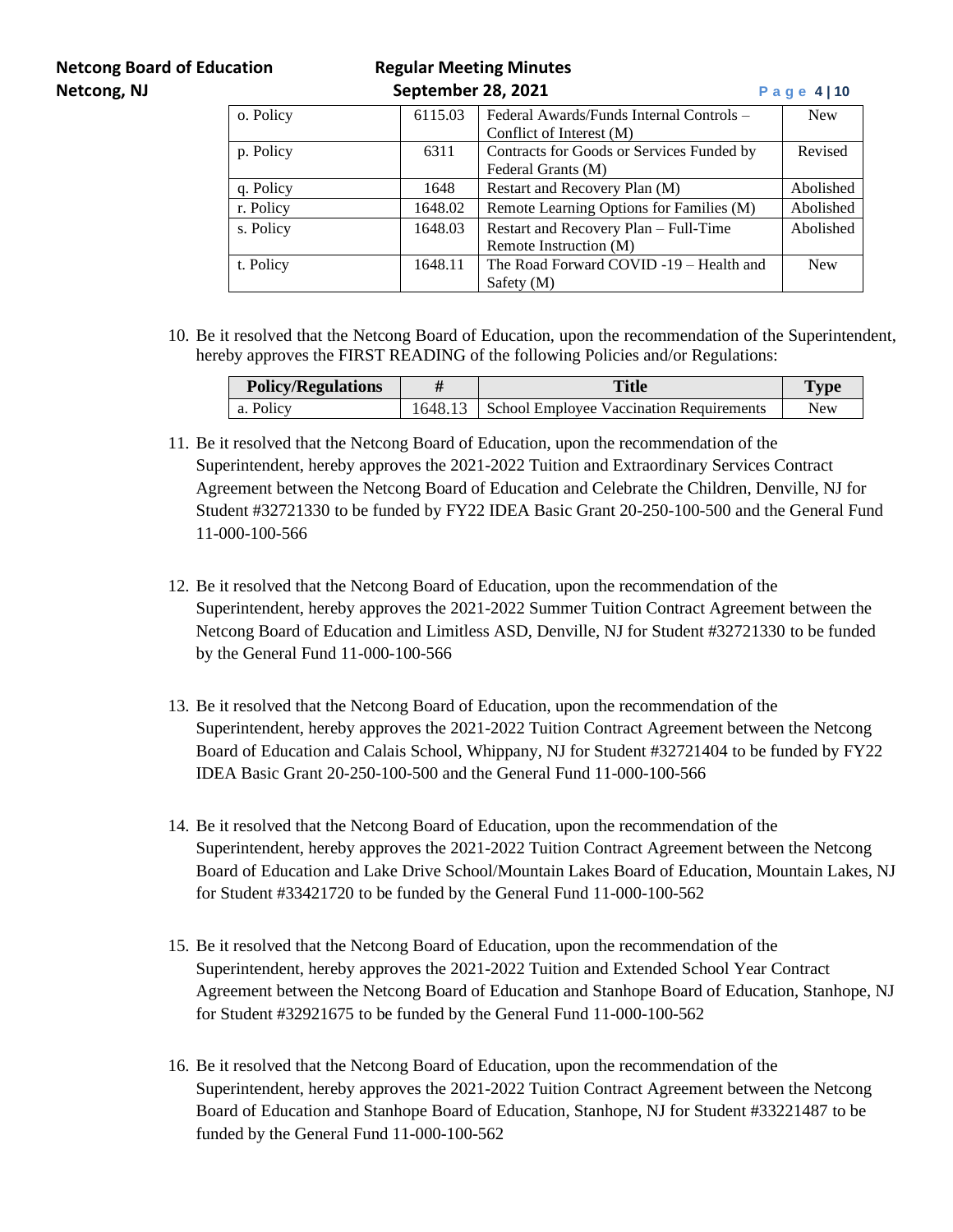- 17. Be it resolved that the Netcong Board of Education, upon the recommendation of the Superintendent hereby approves the acceptance of the additional FY 22 American Rescue Plan (ARP) ESSER III funding allocation in the amount of \$175,349 for a total of \$671,818 and hereby approve the submission of the grant with the additional allocation.
- 18. Be it resolved that the Netcong Board of Education, upon the recommendation of the Superintendent, hereby approves the disposal of the music instruments and supplies.
	- 100 Recorders 20-30 Storybooks 3 Orff Instruments 1 Violin 2 Hand Drums 1 Bell Set 15-20 Assorted Small Bells 10-20 Color Guard Holsters 150 CDs 2 Graduation Gowns 50-100 VHS Tapes
- 19. Be it resolved that the Netcong Board of Education, upon the recommendation of the Superintendent, hereby approves the following fundraisers:

| Class/Club/Team/   | <b>Dates</b>       | <b>Description</b> | <b>Funds Used</b> | <b>Advisor/Teacher</b> |
|--------------------|--------------------|--------------------|-------------------|------------------------|
| <b>Group</b>       |                    |                    | For               |                        |
| a. Student Council | $9/29/21 -$        | Online wrapping    | Student           | J. Anastasio           |
|                    | 10/22/21           | paper/produce sale | Activities        | T. Newcomer            |
| b. Student Council | $1/3/22 - 1/14/22$ | Penny Wars         | Student           | J. Anastasio           |
|                    |                    |                    | Activities        | T. Newcomer            |
| c. Student Council | $4/7/22 - 4/30/22$ | Krispy Kreme Donut | Student           | J. Anastasio           |
|                    |                    | Sale               | Activities        | T. Newcomer            |

### **Roll Call**

**Mr. Barbero – Yes 1-5, 9-19, Abstain 6-8; Mr. Kranz – Yes; Mrs. Lapsley – Yes; Mr. Morton – Yes; Ms. Santalucia - Yes; Mr. Stevens – Yes; Mrs. Dalesandro – Yes**

# ➢ **Curriculum/Instruction**

### **On a motion by Ms. Santalucia, seconded by Mr. Kranz that resolutions #1-7 be approved as presented:**

1. Be it resolved that the Netcong Board of Education, upon the recommendation of the Superintendent, hereby rescinds the approval of the following graduate courses tuition reimbursement, which were approved at the July 27, 2021 Board of Education meeting: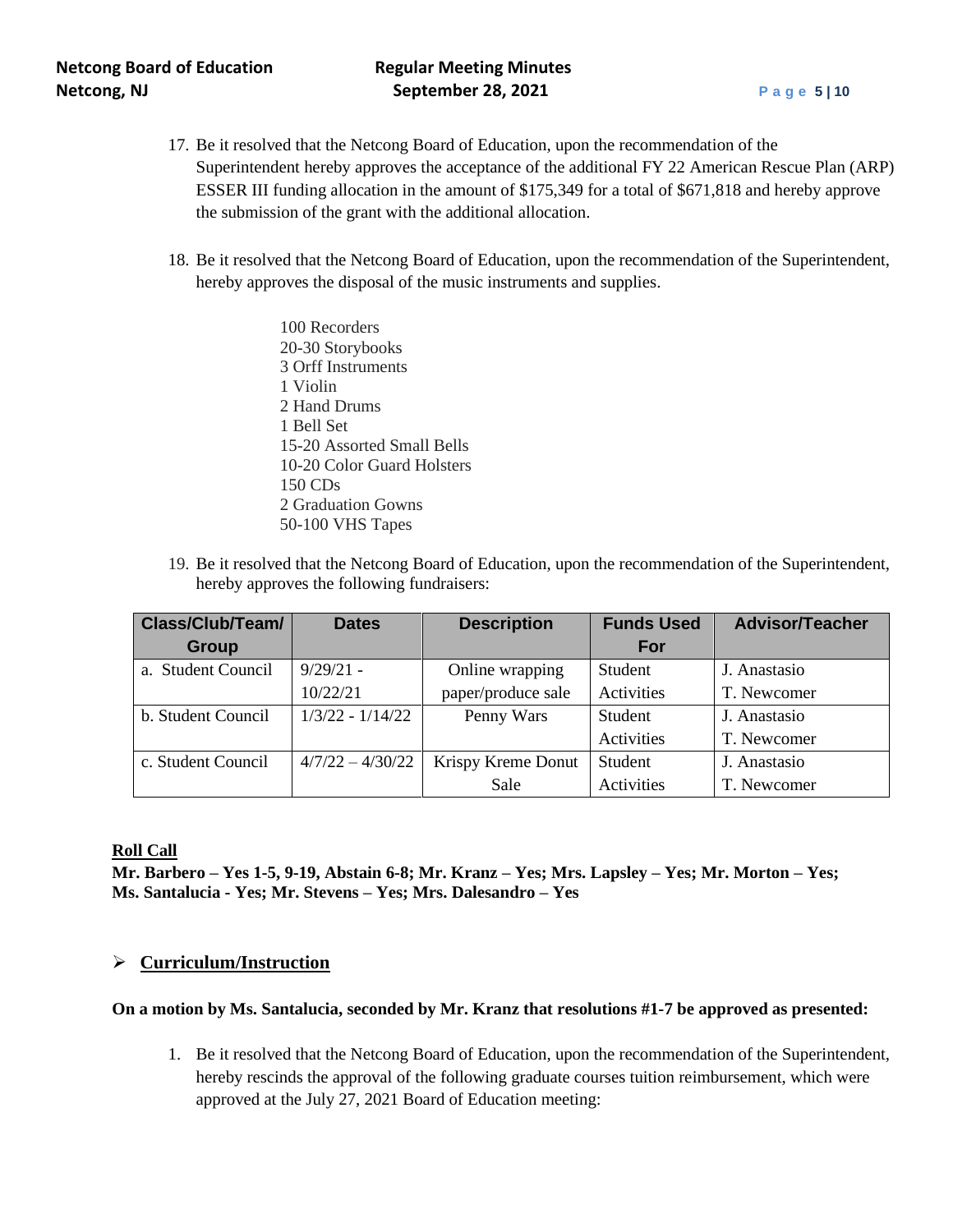| <b>Name</b> | <b>Course</b>                   | <b>Location</b> | <b>Semester</b> | <b>Reimbursement</b>              |
|-------------|---------------------------------|-----------------|-----------------|-----------------------------------|
| a. S. Cryan | EAD 530 Improving               | Grand Canyon    | $9/23/21 -$     | 3 credits $\omega$ \$572/credit = |
|             | Teacher Performance and         | University      | 11/4/21         | \$1716.00                         |
|             | Self-Efficacy                   |                 |                 |                                   |
| b. S. Cryan | EAD 533 Developing and          | Grand Canyon    | $11/18/21$ -    | 3 credits $\omega$ \$572/credit = |
|             | <b>Empowering Instructional</b> | University      | 12/30/21        | \$1716.00                         |
|             | Leaders                         |                 |                 |                                   |

2. Be it resolved that the Netcong Board of Education, upon the recommendation of the Superintendent, hereby approves the graduate course tuition reimbursement, upon successful completion of course work, for the following staff member for the Fall 2021 semester:

| <b>Name</b> | <b>Course</b>           | <b>Location</b>     | <b>Semester</b> | <b>Reimbursement</b>        |
|-------------|-------------------------|---------------------|-----------------|-----------------------------|
| a. S. Cryan | EAD 529 Clinical        | <b>Grand Canyon</b> | $11/11/21$ -    | 3 credits @ $$572/credit =$ |
|             | Internship II: Learner  | University          | 1/6/22          | \$1716.00                   |
|             | Centered Leadership     |                     |                 |                             |
| b. S. Cryan | EAD 519 Improving       | Grand Canyon        | $9/30/21 -$     | 3 credits @ $$572/credit =$ |
|             | Teacher Performance and | University          | 11/11/21        | \$1716.00                   |
|             | Self-Efficacy           |                     |                 |                             |

3. Be it resolved that the Netcong Board of Education, upon the recommendation of the Superintendent, hereby approves the graduate course tuition reimbursement, upon successful completion of course work, for the following staff member for the Fall 2021 semester. Reimbursement will be made at the end of the 21-22 school year should funds be available per Article III, 8-2 of the NTA Agreement.

| <b>Name</b>      | Course                   | <b>Location</b> | <b>Dates</b>     | <b>Reimbursement</b>      |
|------------------|--------------------------|-----------------|------------------|---------------------------|
| a. C. Santorelli | EDUC $6624\_81$ Securing | Virtual         | $10/1 - 10/2/21$ | 1 credit $@$ \$175/credit |
|                  | the Strands for Skilled  |                 |                  |                           |
|                  | Reading                  |                 |                  |                           |

4. Be it resolved that the Netcong Board of Education, upon the recommendation of the Superintendent,

hereby approves the following Professional Development:

| <b>Date</b>         | <b>Name</b>   | <b>Workshop/Conference</b>         | <b>Location</b> | Cost              |
|---------------------|---------------|------------------------------------|-----------------|-------------------|
| a. $10/14/2021$     | T. Salerno    | Law Adventure Teacher              | Virtual         | Workshop - \$0.00 |
|                     |               | Training for Mock Trial Club       |                 | Mileage - \$0.00  |
| b. Various dates    | E. Brown      | <b>STARS: Science Teachers Are</b> | Virtual         | Workshop -        |
| through school year |               | <b>Rockstars</b>                   |                 | \$109.99          |
|                     |               | <b>On-Demand webinars</b>          |                 | Mileage - \$0.00  |
| c. Various dates    | C. Collins    | <b>STARS: Science Teachers Are</b> | Virtual         | Workshop -        |
| through school year |               | Rockstars                          |                 | \$109.99          |
|                     |               | On-Demand webinars                 |                 | Mileage - \$0.00  |
| $d.10/1/2021$ -     | C. Santorelli | Securing the Strands for           | Virtual         | Workshop -        |
| 10/2/2021           |               | <b>Skilled Reading</b>             |                 | \$150.00          |
|                     |               |                                    |                 | Mileage - \$0.00  |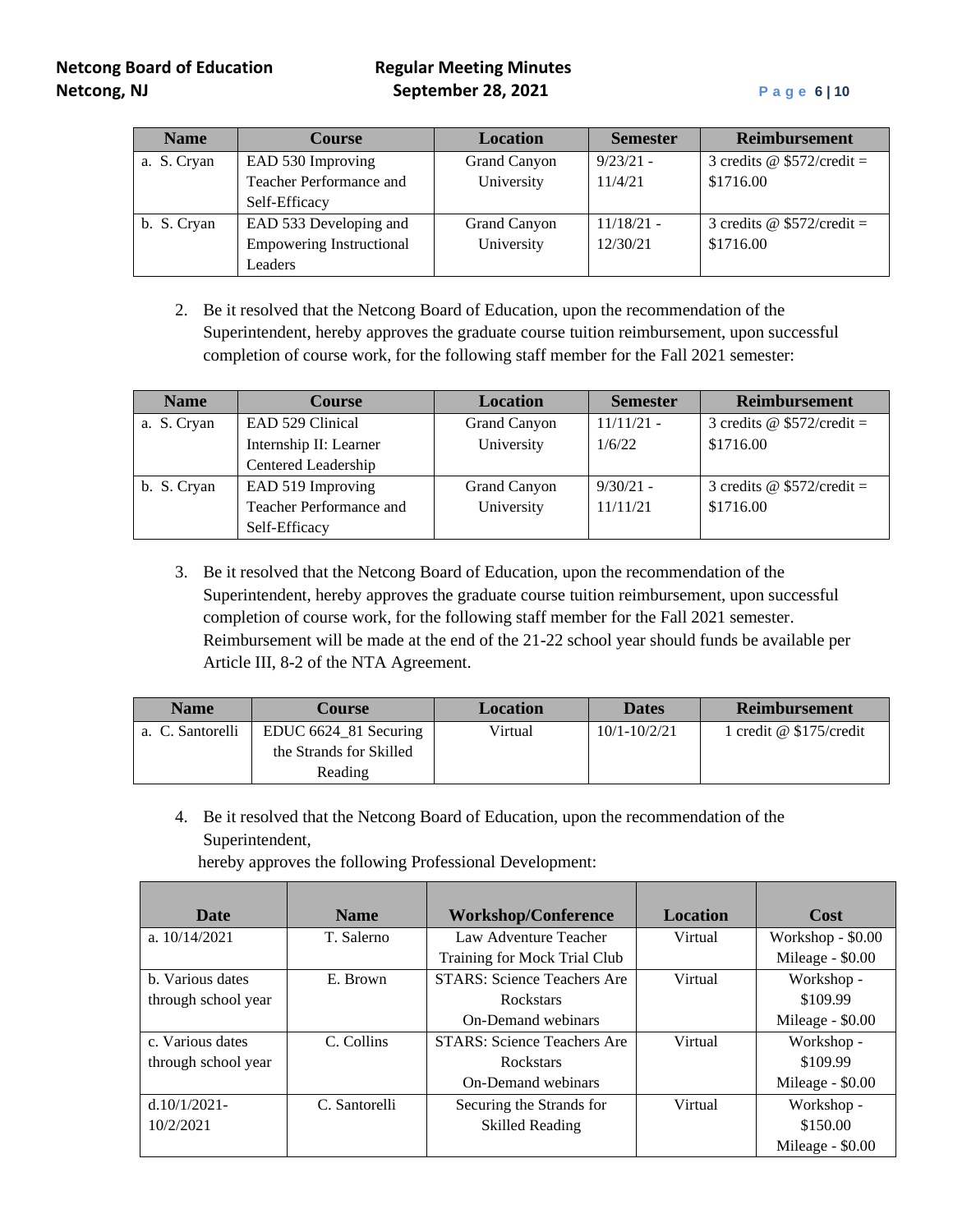# **Netcong Board of Education Regular Meeting Minutes Netcong, NJ September 28, 2021 P a g e 7 | 10**

| e. $10/26 - 10/28/2021$ | Board of Ed<br><b>Members</b><br>Administration<br><b>Tech Coordinator</b><br>Child Study Team<br>Guidance | New Jersey School Boards<br><b>Association Workshop</b> | Virtual | Workshop - \$900<br>Mileage - \$0.00 |
|-------------------------|------------------------------------------------------------------------------------------------------------|---------------------------------------------------------|---------|--------------------------------------|
|                         | Interventionist                                                                                            |                                                         |         |                                      |

5. Be it resolved that the Netcong Board of Education, upon the recommendation of the Superintendent, hereby approves the following Field Trips for the 2021-2022 school year:

| <b>Date</b>  | <b>Name of Field Trip</b> | <b>Location</b>  | Grad            | <b>Chaperone</b> | Cost                    |
|--------------|---------------------------|------------------|-----------------|------------------|-------------------------|
|              |                           |                  | e               |                  |                         |
| a.9/29/2021  | Grocery Store - walking   | Netcong Shop     | 4,6,7           | A. Evans         | Trip - \$0.00           |
|              | trip                      | Rite             |                 |                  | Transportation - \$0.00 |
| b. 6/3/2021  | Franklin Mineral Museum   | 32 Evans St      | 2 <sub>nd</sub> | D. O'Hagan       | Trip - $$15.00/person$  |
|              |                           | Franklin, NJ     |                 | M. Garcia        | student funded          |
|              |                           |                  |                 | M. Patten        | Transportation - \$TBD  |
|              |                           |                  |                 | 6 Parents-TBD    |                         |
| c.6/7/2021   | Crayola Experience        | 30 Centre Square | 1 <sup>st</sup> | R. DeKleine      | Trip - $$15.00/person$  |
|              |                           | Easton, PA       |                 | J. Sarnella      | student funded          |
|              |                           |                  |                 | 10 Parents - TBD | Transportation - \$TBD  |
| d. $5/25/22$ | Turtle Back Zoo           | 560 Northfield   | 3 <sup>rd</sup> | H. Moschella     | Trip - $$10.00/person$  |
|              |                           | Ave              |                 | T. Ferris        | student funded          |
|              |                           | West Orange, NJ  |                 | C. Santorelli    | Transportation - \$TBD  |
|              |                           |                  |                 | Parents - TBD    |                         |

- 6. Be it resolved that the Netcong Board of Education, upon the recommendation of the Superintendent, hereby approves the 2021-2022 Remote Virtual Learning Plan.
- 7. Be it resolved that the Netcong Board of Education, upon the recommendation of the Superintendent, hereby approves the submission of the Remote Learning Plan attestation form to the Office of the Morris County Department of Education.

# **Roll Call**

**Mr. Barbero – Yes; Mr. Kranz – Yes; Mrs. Lapsley – Yes; Mr. Morton – Yes; Ms. Santalucia – Yes; Mr. Stevens – Yes; Mrs. Dalesandro – Yes**

# ➢ **Personnel**

### **On a motion by Mr. Morton, seconded by Mr. Kranz that resolutions #1-10 be approved as presented:**

1. Be it resolved that the Netcong Board of Education, upon the recommendation of the Superintendent, hereby approves the following staff and amounts for the 2021-2022 Stipend Positions: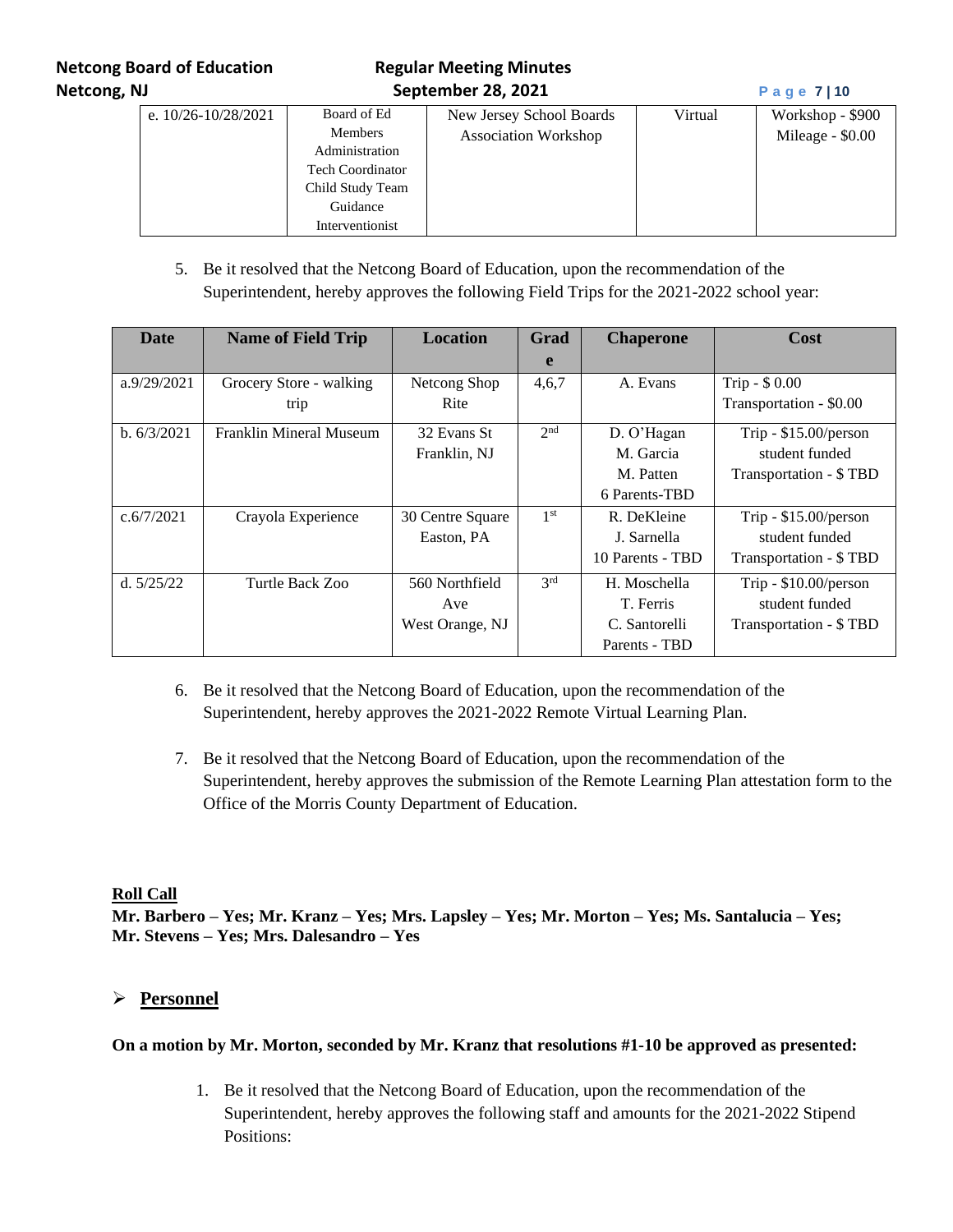| <b>Stipend Position</b>        | <b>Name</b>    | Amount *     | <b>Term</b>                  |
|--------------------------------|----------------|--------------|------------------------------|
| a. After School Help – Gr. K-8 | Kristen Montan | \$35.00/hour | Sept 1, 2021 – June 30, 2022 |
| Funded by CARES – ESSER I      |                |              | 2 hours per week             |
| Account #20-477-100-100        |                |              |                              |

2. Be it resolved that the Netcong Board of Education, upon the recommendation of the Superintendent, hereby approves the first bi-annual submission of the 2021-2022 Paraprofessional Staff Statement of Assurance.

3. Be it resolved that the Netcong Board of Education, upon recommendation of the Superintendent, hereby approves Shawn Cryan to advance on the salary guide to  $MA+30$  Step H following the successful completion of his graduate credits, effective September 29, 2021.

- 4. Be it resolved that the Netcong Board of Education, upon recommendation of the Superintendent, hereby approves bedside instruction for student #33121529 starting on 9/15 and ending on or before 11/2/2021, by Tana Ferris for no more than 10 hours per week at \$35 per hour per the NTA agreement.
- 5. Be it resolved that the Netcong Board of Education, upon the recommendation of the Superintendent, hereby accepts the resignation of Lisa Clark as Maternity Leave Replacement Teacher effective December 31, 2021 for the purpose of accepting another position in the district.
- 6. Be it resolved that the Netcong Board of Education, upon the recommendation of the Superintendent, hereby approves Kimberly Casillo as a full-time Maternity Leave Replacement Teacher for the term of January 1, 2021 through on or about March 7, 2022 at Step A on the BA salary guide, at a prorated salary of \$54,865, with benefits, pending an Office of Student Protection fingerprint approval.
- 7. Be it resolved that the Netcong Board of Education, upon the recommendation of the Superintendent, hereby approves the updated resignation letter of Joanna Goodwin, changing the resignation effective date to December 31, 2021.
- 8. Be it resolved that the Netcong Board of Education, upon the recommendation of the Superintendent, hereby approves Lisa Clark as a full-time Special Education Teacher for the term of January 1, 2022 through June 30, 2022 at Step A on the BA salary guide, at a prorated salary of \$54,865, with benefits.
- 9. Be it resolved that the Netcong Board of Education, upon the recommendation of the Superintendent, hereby approves Jack Varian as the boys' and girls' basketball coach for the 2021-2022 school year at the stipend rate of \$1634.00 per team per the NTA agreement and pending an Office of Student Protection fingerprint approval.
- 10. Be it resolved that the Netcong Board of Education, upon the recommendation of the Superintendent, hereby approves the hiring of Shannon Portway as a Substitute Teacher, for the 2021-2022 school year, at the rate of \$85 per day for the first 10 days and \$95 per day, thereafter, pending an Office of Student Protection background check approval.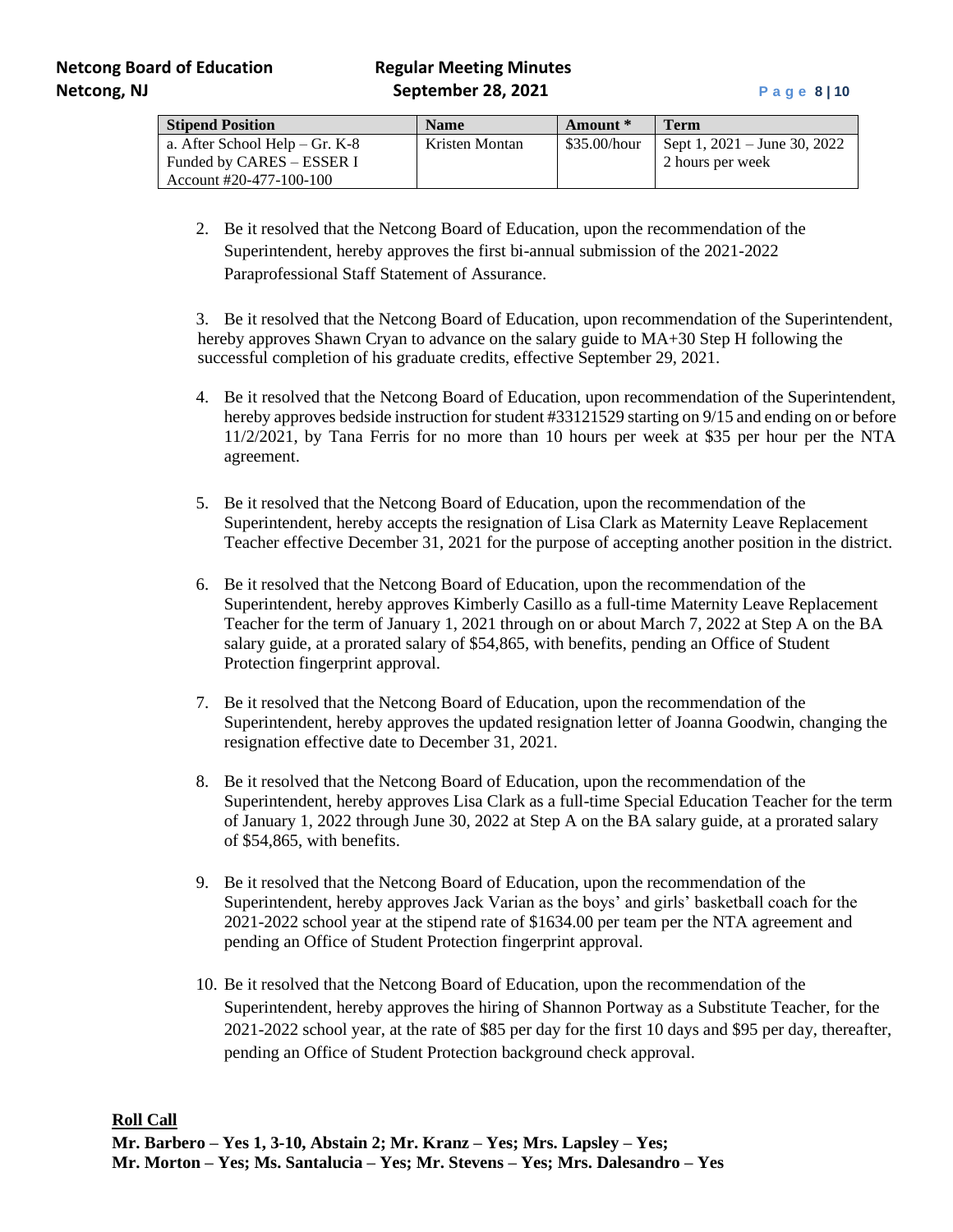# ➢ **Facilities and Operations**

No resolutions to be approved.

# **LIAISONS REPORT**

- **a.** Netcong Educational Foundation Dine & Dollars was last night at Polo's, December 1<sup>st</sup> Winter Wine Pairing Tasting at the market Tavern, Krispy Kreme fundraiser in November.
- **b.** Netcong PTA October 14th next meeting, need membership and volunteers, working on committees.
- **c.** Town Council Business as usual
- **d.** Recreation Commission Annual Trunk -n- Treat October 23 rain date October 24; Holiday parade December 5
- **e.** Planning Board Regular business.

# **MISCELLANEOUS**

 Ms. Santalucia stated that she liked the work session meeting concept and hope to go to that format in the future.

# **HEARING OF CITIZENS**

### **On a motion by Mr. Morton, seconded by Mr. Barbero to open the hearing of citizens. Approved by voice vote. All in favor.**

*Public is invited to address the Board with any questions, comments or concerns. The Board requests that the individual address the Board, giving name and address, and asks that all remarks be directed to the Chair. The public portion shall be limited to thirty minutes with a five-minute time limit on each participant. The Board wishes to remind all attendees at its meeting that while it subscribed without reservation to the principle of keeping the public completely informed, by policy it cannot allow public discussion of personnel matters. If a matter concerning the staff of the Netcong Public School is of interest or concern, the matter would be referred to the Superintendent or the Board of Education, either by telephone or letter.*

Jen Santana, Hillside Ave, asked about the guidance role pertaining to the 8<sup>th</sup> graders to discuss their options that they will have in high schools. Mrs. Walsh elaborated and explained what has and is taking place. Asked about the Mental Health Training. Mrs. Walsh stated that the training is with a clinician from Thrive Services they provide mental health services to school districts and it's paid out of the ESSER funds so we have three people in the district that are going through that training there's twelve modules that they have to do on their own and then they do weekly training for an hour we ever have a situation where there is a crisis they will also work with us on that